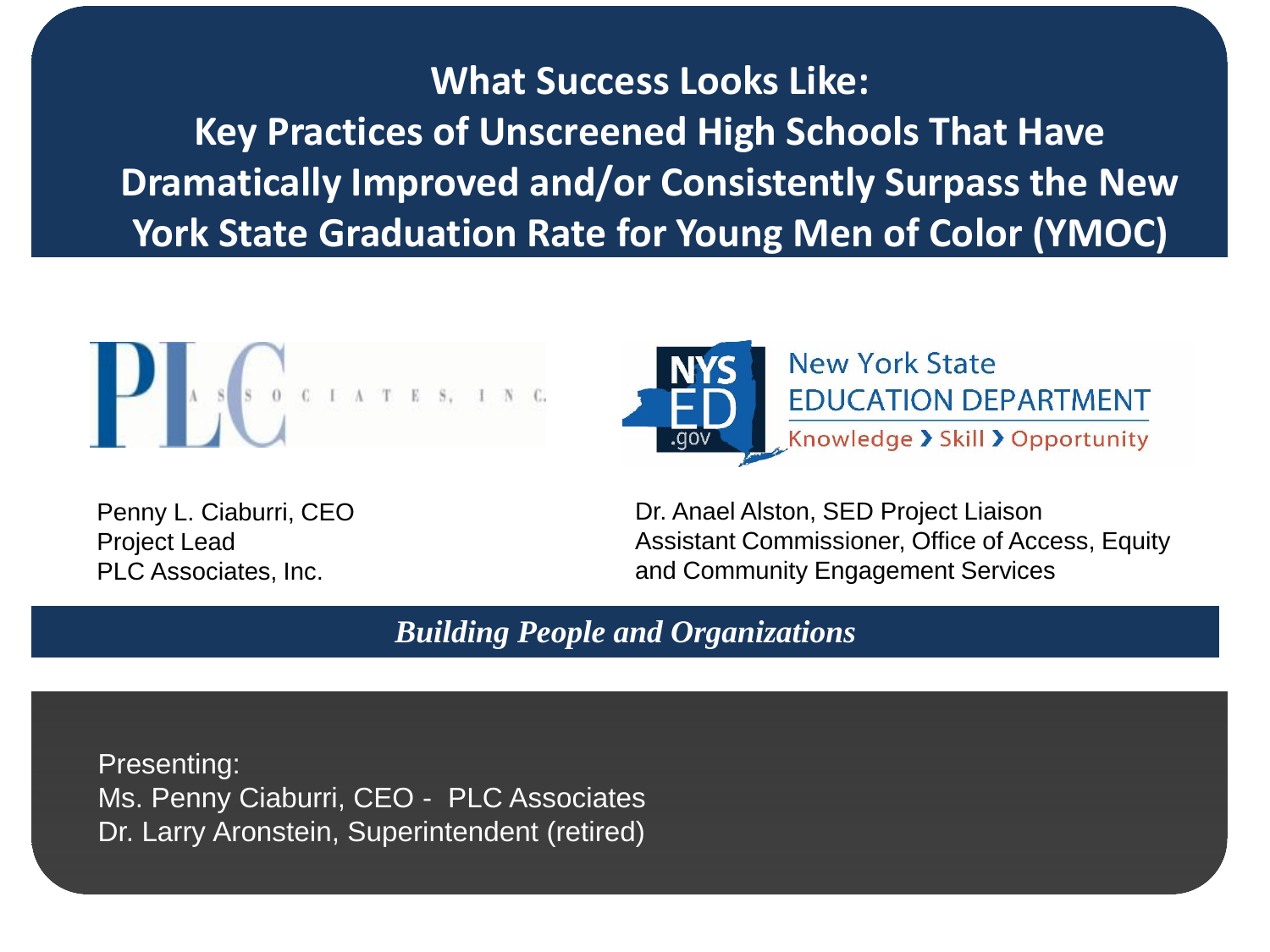## **Graduation/Trends for YMOC\* (2015/2016-2017/18 data)**







2

**Brooklyn Institute for Liberal Arts 95% Last three years: 93/85/95% High Needs**

**Westbury High School 80% Last three years: 75/81/80% High Needs**

 $I$   $A$   $T$   $E$   $S$ ,  $I$ 

## **Malverne Senior High School 96%**

**Last three years: 93/95/96% Average Needs**



## **McKinley Vocational High School 77%**

**Last three years: 77/84/77% High Needs**



**Sleepy Hollow High School 76% Last three years:76/81/76% Average Needs**

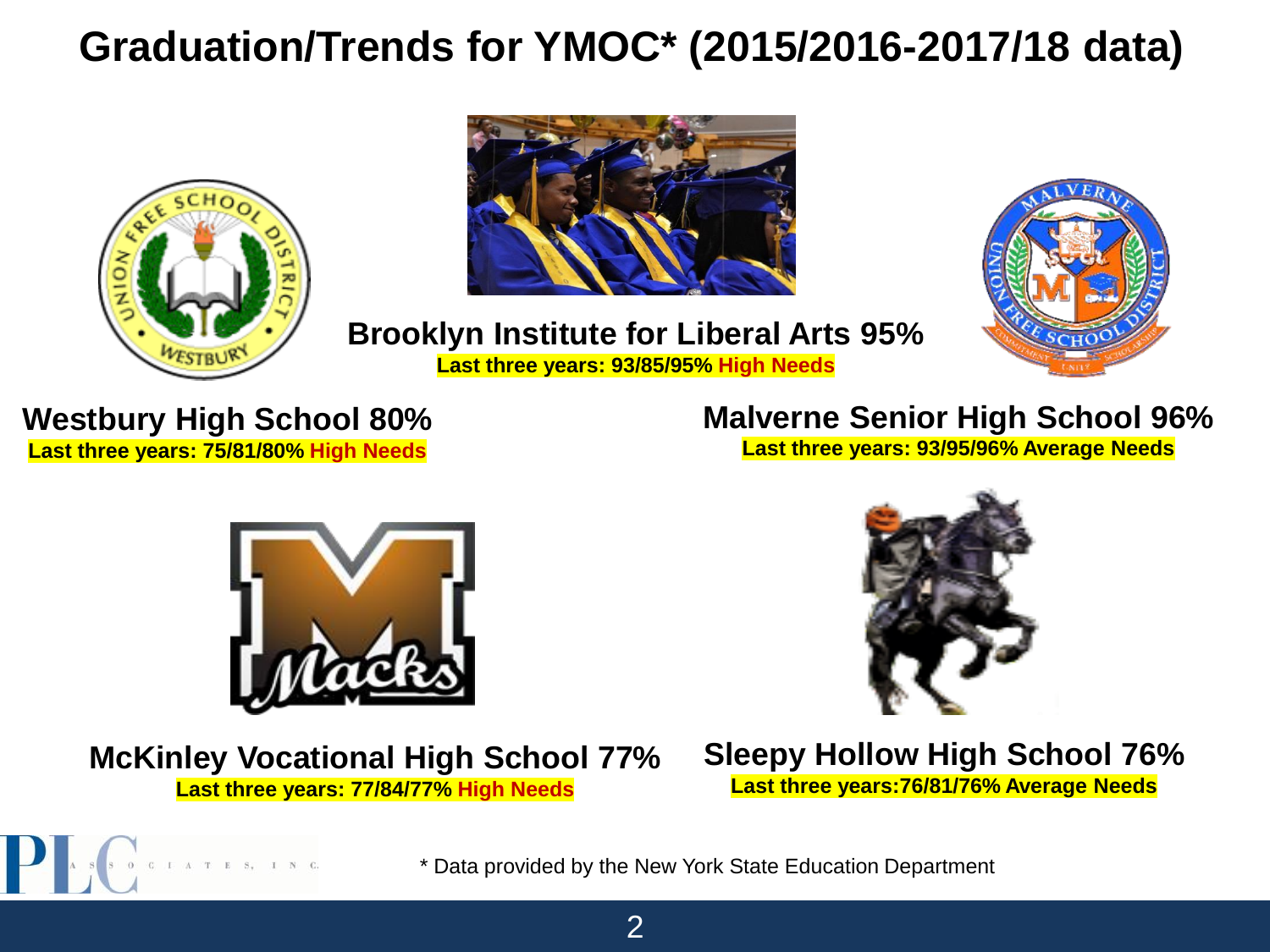# **Graduation/Trends for YMOC\* (2017-18 data)**





**Institute of Technology 76% Last three years: 87/81/76% High Needs**



## **Valley Stream Central High School 93%**

**Last three years: 94/96/93% Low Needs**

## **Elmont Memorial High School 95%**

**Last three years: 90/96/95% Low Needs**



## **Metropolitan Expeditionary Learning 94%**

**Last 3 years: 100/100/94% High Needs**



**Saunders Trades and Technical Senior High School 95%**

**Last three years: 94/97/95% High Needs**

3



\* Data provided by the New York State Education Department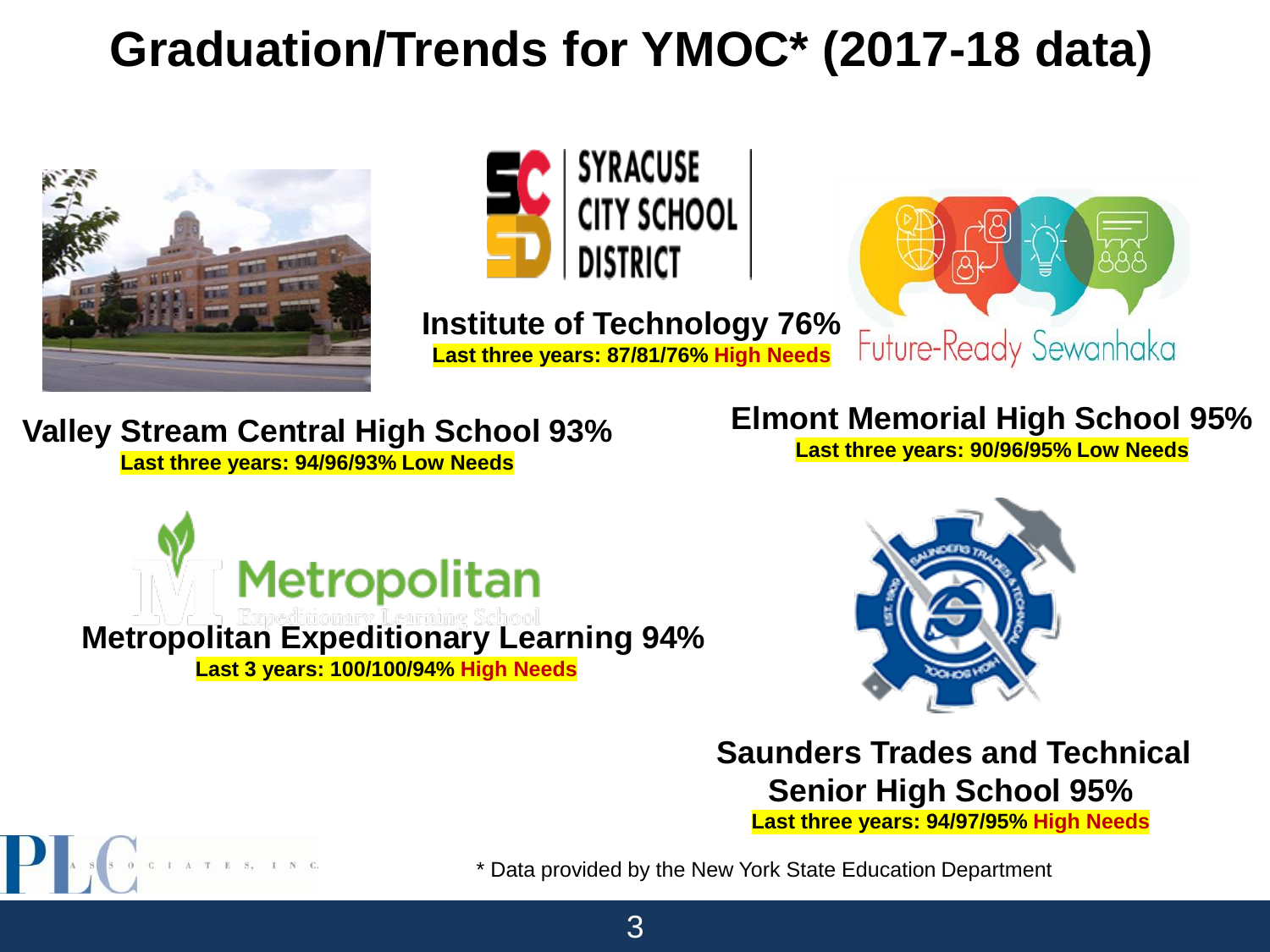# **Our Methodology…Multiple Metrics**

- ➢ PLC Team: Six well qualified, experienced educators from across New York State conferred over five months
- ➢ Spent over 20 days in 10 schools and two districts (school enrollments 375-1,675; YMOC 61% to 97%)
- ➢ Visited over 100 classrooms
- ➢ Facilitated over 35 focus groups across all school and community stakeholders
- ➢ Collected research-based metrics with over 5,000 students and 600 staff (samples below)

| <b>Composite Data: Factors Most Important for My Success/Coming to School</b><br>(Excerpt from PLC Associates, Inc. Data Base) | <b>AII</b><br>$N = 5182$ | <b>YMOC</b><br>$N = 1823$ | <b>Staff</b><br>$N = 617$ |
|--------------------------------------------------------------------------------------------------------------------------------|--------------------------|---------------------------|---------------------------|
| 1. The way teachers teach and are available when I need help.                                                                  | 87.3%                    | 85.4%                     | 96.8%                     |
| 2. Opportunities for Advanced Placement for example,<br><b>AP/College Credit Courses, IB.</b>                                  | 82.1%                    | 78.9%                     | 83.1%                     |
| 3. Having mentors and "people to go to" when I have problems to<br>work through.                                               | 80.4%                    | 77.8%                     | 95.8%                     |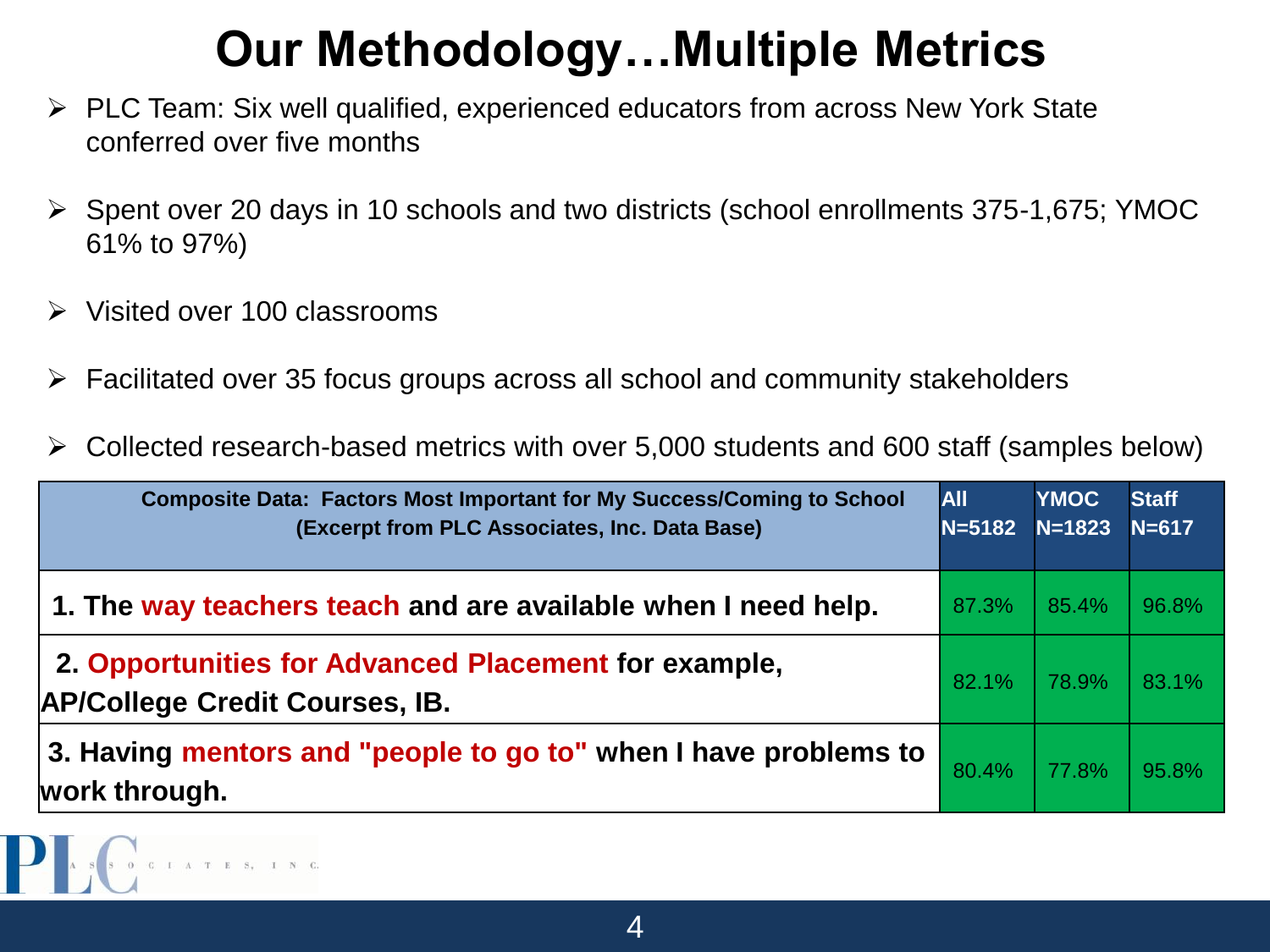## **Comparative Graduation Rates**



\* Data provided by the New York State Education Department

 $\begin{array}{cccccccccccccc} \textbf{I} & \textbf{A} & \textbf{T} & \textbf{E} & \textbf{S} & \textbf{I} \end{array}$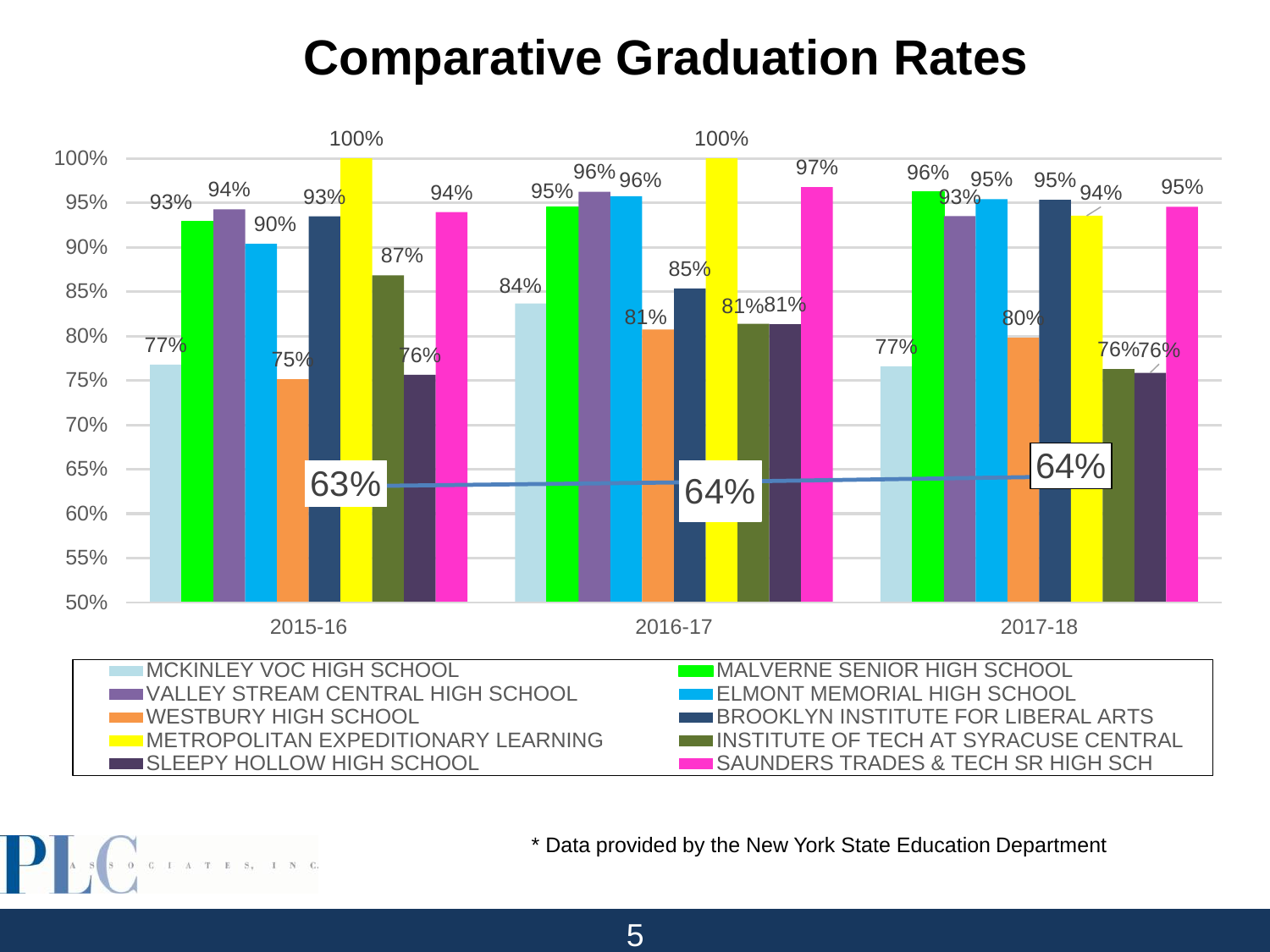# **Composite Findings: Highlights**

**1. Systems Approach to Operation of the School**

**Organization:**

- **Clear, intentional design of school day intact, aligned infrastructure (instructional time, activities, before/after school events, supports)**
- **Strong school leadership with clearly and consistently communicated, exceptional expectations**
- Bell to bell instruction, intensity, "on-target" support
- Variety of classes that are "of interest" to students
- All staff (instructional and non-instructional) have a clear understanding of their roles, responsibilities, and relationships within the school community
- Organized teams lead/contribute to meaningful decision-making (school leadership team, support services, professional learning communities…)
- No gaps all structures and practices form an integrated, dynamic system

#### **Monitoring:**

• **Comprehensive Monitoring/Data Cycles** – **"We know where each student is, what he/she needs, and execute an appropriate plan of action."** 

a) Academic, social/emotional (spreadsheets track student credits, courses needed, Regents results, attendance, grades, behavior…)

b) Early warning identification and intervention (detects and intervenes on issues before they become more serious)

c) Monitoring at individual, content area, and intermediate assessments and interventions

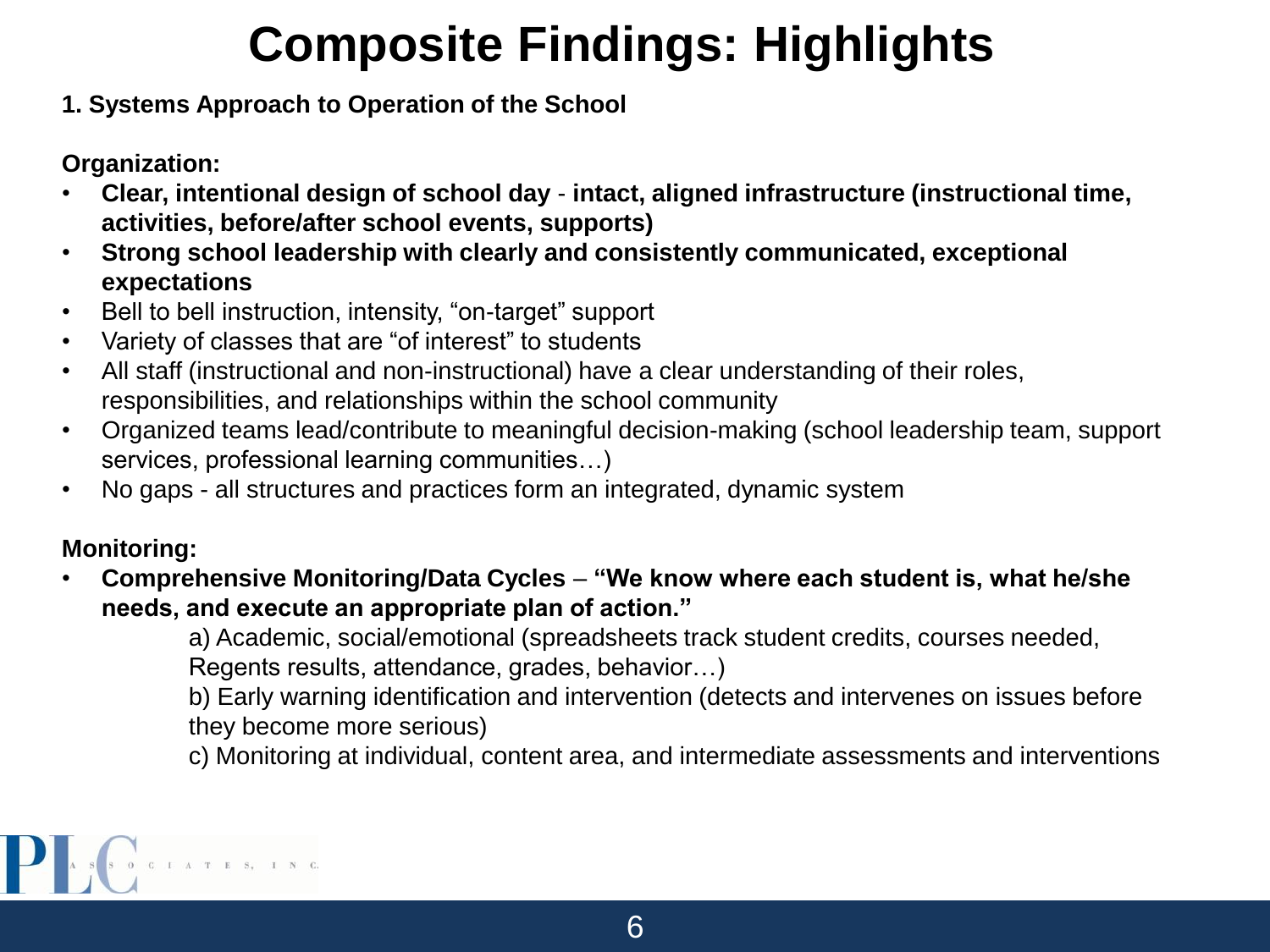# **Composite Findings: Highlights**

#### **2. Rigorous, Relevant Curricula/High Impact Instruction**

**Curriculum:**

- **Connections to the "real world" and what students experience**
- **Extensive opportunities/early access - AP courses, college credit, Career Pathways: engineering, bio-med, business and communications, the arts…**
- **Pride in "our history/heritage" - for YMOC, this provides grounding and contributes to enhanced self-esteem**
- Intentionally designed curricula with high levels of challenge and rigor; activities and resources are selected/designed for student interest
- **Students report, "classes are hard," and "teachers are tough" within a context of a "high care" environment. Teachers go above and beyond what is required and make personal investments in students.**
- Common assessments, utilized formatively

#### **Targeted, High Impact Instruction:**

- **High levels of student engagement, students work in groups and with partners**
- **Instruction features attention to literacy** and includes:
	- o Clear learning targets connected to standards
	- o Student engagement strategies
	- o **Inquiry-based instruction (where appropriate)**
	- o **Checking understanding with explicit feedback**
	- o Differentiated instruction and practice
- Students welcome both positive and negative feedback as relationships set the tone to welcome feedback

• Effective infusion of technology – use as teaching/learning tool, often 1:1 supports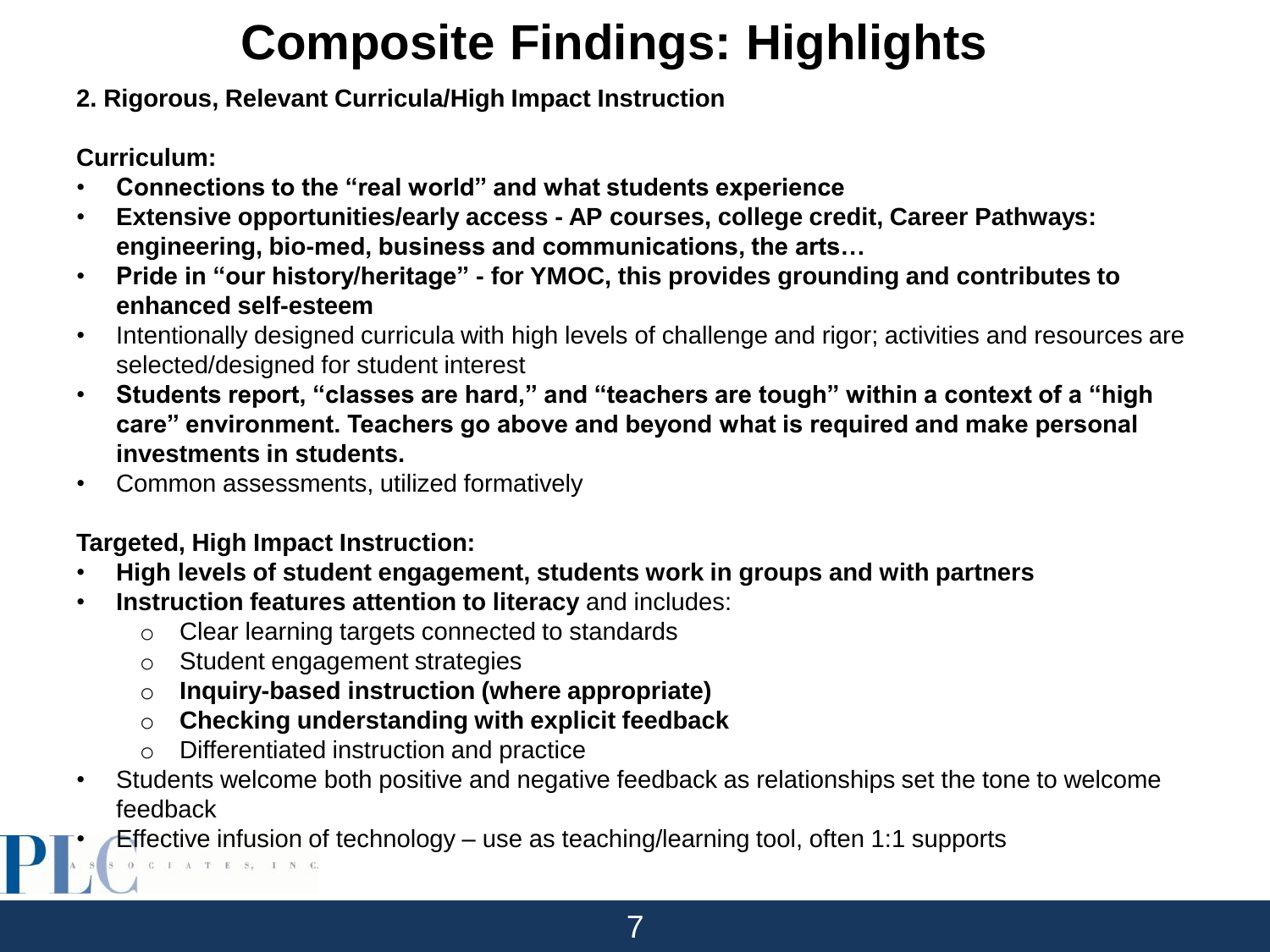# **Composite Findings: Highlights**

#### **3. Well-Defined Culture With Shared Accountability**

#### **School Cultures Reflect:**

- **A credo and echo it constantly – day starts with motivational message; positive greetings**
- Strong beliefs, values, mission, purpose, philosophy
- **Recognition of success/accomplishments: individually, as a school community, as a district, etc.**
- Positive environment, opportunity, effort and "daily wins" prevail
- **Serious approach to learning – Teaching and learning are a taken as a critical and crucial undertaking. "Lives are at stake."**
- Continual focus on being and becoming (future plans) successful
- **High standards and supports promote increased numbers of students enrolling in advanced coursework**

#### **Shared Accountability:**

- **Clear expectations for student and staff performance**
- Obvious belief "This is our school and we take care of it."
- **Distributive leadership - everyone has a role contributing to school and student success and the decision making process**
- **Extraordinary "Above and Beyond Commitment"**
	- o Exceptional commitment beyond school day staff attending events, activities, sporting events, concerts, weekends (not necessarily with pay)
	- o "Everybody in all hands on deck" in action staff rallies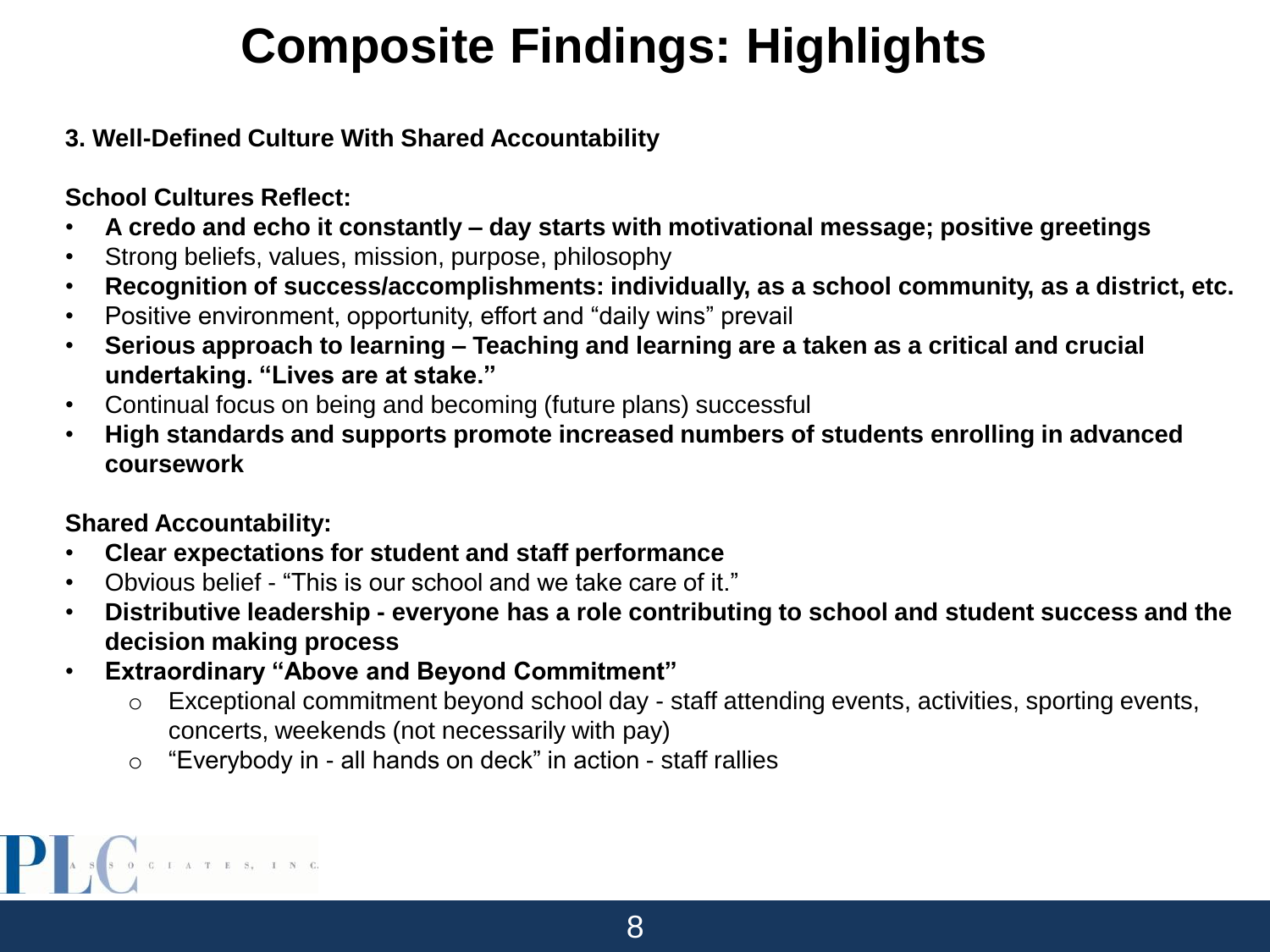### **What Success Looks Like: A Look at Schools with the Will and Skill to Beat the Odds**

**Erie 1 BOCES 10/15, OCM BOCES 10/16, Cap Region BOCES 10/24 Southern Westchester BOCES 10/25, Nassau BOCES 10/28 , New York City 10/29** 

#### **Opening Session: Welcome and Introductions**

Understanding the Why of This Undertaking Key Findings: The Drivers

#### Session 1**: Self-reflection: Using A Systems Approach**

What questions should we be asking? Why is school design so important? What is coherence? How do we start a systems approach?

#### Session 2: **The Why, How and Impact of Student Ownership of Learning**

How do we motivate students to own their learning? How do we use student learning targets and formative assessments to measure progress? How do we make instruction high impact for students? How is curricula made interesting, relevant, rigorous, so that it engages students?

#### Session 3: **Improving Results Using Data Cycles: Models That Yield Results**

What models are we using to know exactly where students are, in academic and social/emotional areas? How often are we looking at data and making instructional/support system modifications? What data is viewed in data cycles? What are the expectations – individually, by team, as a school?

Session 4: **The Together Everyone Achieves More (TEAM) Approach to Building a High Performance Culture**  How, as school and district leaders, do we send clear messages and establish collaborative models? What teams are in place and what are their roles? How do we address barriers to change? How do we establish high accountability with distributive leadership?

#### **Closing Session: Remarks**

Next Steps – Challenge to the Field: Target 2024- 90% Graduation Rate for YMOC in 5 years!